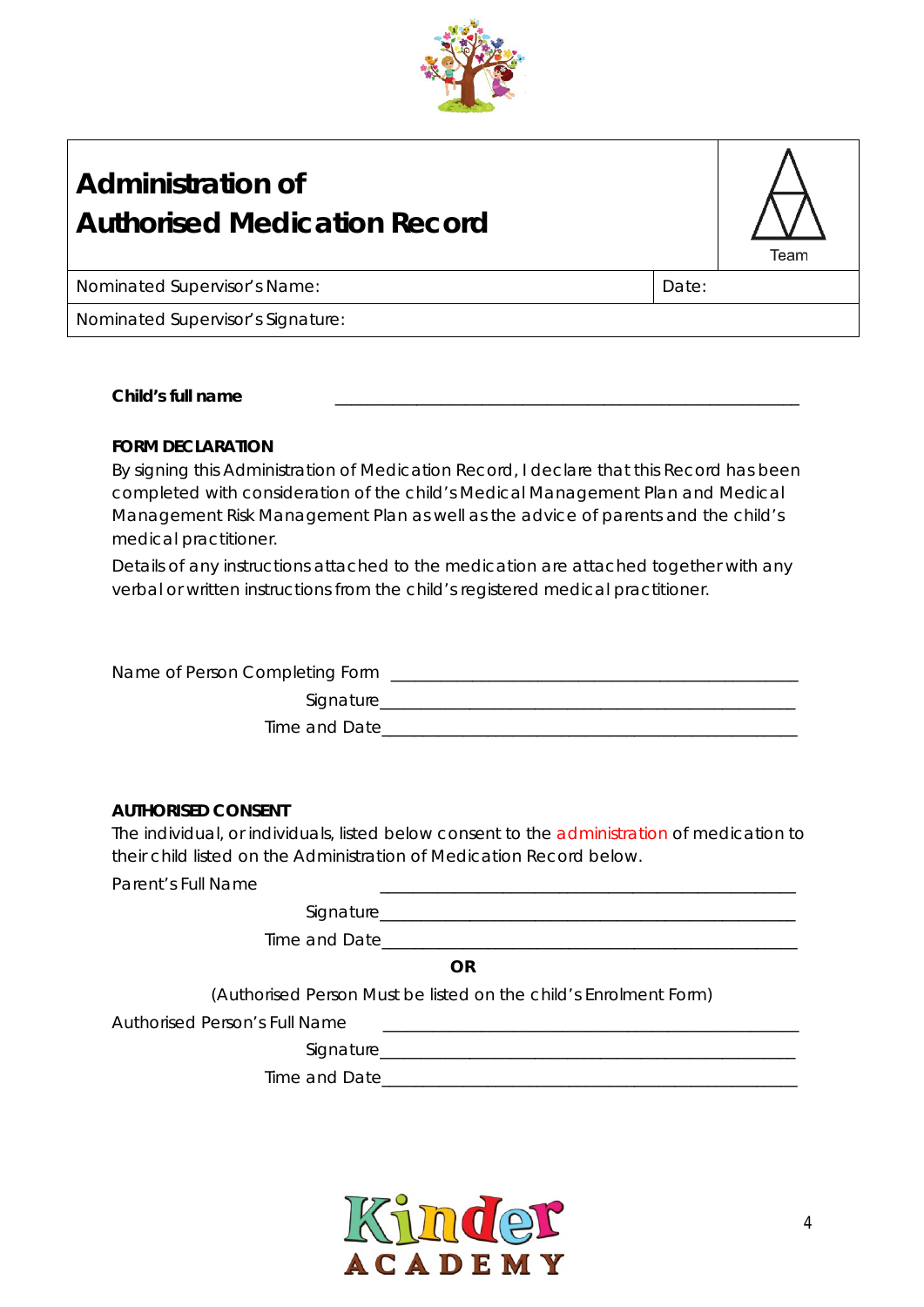

# **Short Term Administration of Authorised Medication by the Service**

A separate form is required for each medication.

**Child's full name: \_\_\_\_\_\_\_\_\_\_\_\_\_\_\_\_\_\_\_\_\_\_\_\_\_\_\_\_\_\_\_\_\_\_\_\_\_\_\_Date\_\_\_\_\_\_\_\_\_\_\_\_\_\_\_\_\_\_\_\_\_**

| Full of Name of<br>Medication        | Expiry or<br>Use-By<br>Date | Circumstances<br>for<br>Administration | Dosage<br>Required | Administration<br><b>Instructions</b> |
|--------------------------------------|-----------------------------|----------------------------------------|--------------------|---------------------------------------|
|                                      |                             |                                        |                    |                                       |
| <b>Original Container</b><br>$\circ$ |                             |                                        |                    |                                       |
|                                      |                             |                                        |                    |                                       |
| Original Label<br>$\circ$            |                             |                                        |                    |                                       |
| o Child's Name<br>Clearly on Label   |                             |                                        |                    |                                       |

Any Additional Instructions (if necessary)

Storage Instructions including Location of Storage

| Time and     | Time and     | Dosage       | Name and       | Time and Date (or        |
|--------------|--------------|--------------|----------------|--------------------------|
| Date         | Date         | Administered | Signature of   | the circumstances        |
| Medication   | Medication   |              | person who     | under which)             |
| Last         | Administered |              | Administered   | Medication to be         |
| Administered |              |              | the Medication | <b>Next Administered</b> |
|              |              |              |                |                          |
|              |              |              |                |                          |
|              |              |              |                |                          |
|              |              |              |                |                          |
|              |              |              |                |                          |
|              |              |              |                |                          |

| Name and<br>Signature of Witness | Time and Date<br><b>Process Witnessed</b> | Was the Identity of<br>the Child Checked | Was the Dosage of<br>the Medication<br>Checked |  |
|----------------------------------|-------------------------------------------|------------------------------------------|------------------------------------------------|--|
|                                  |                                           | Yes<br>NΟ                                | Yes<br>No                                      |  |

*Administration of Authorised Medication Policy*